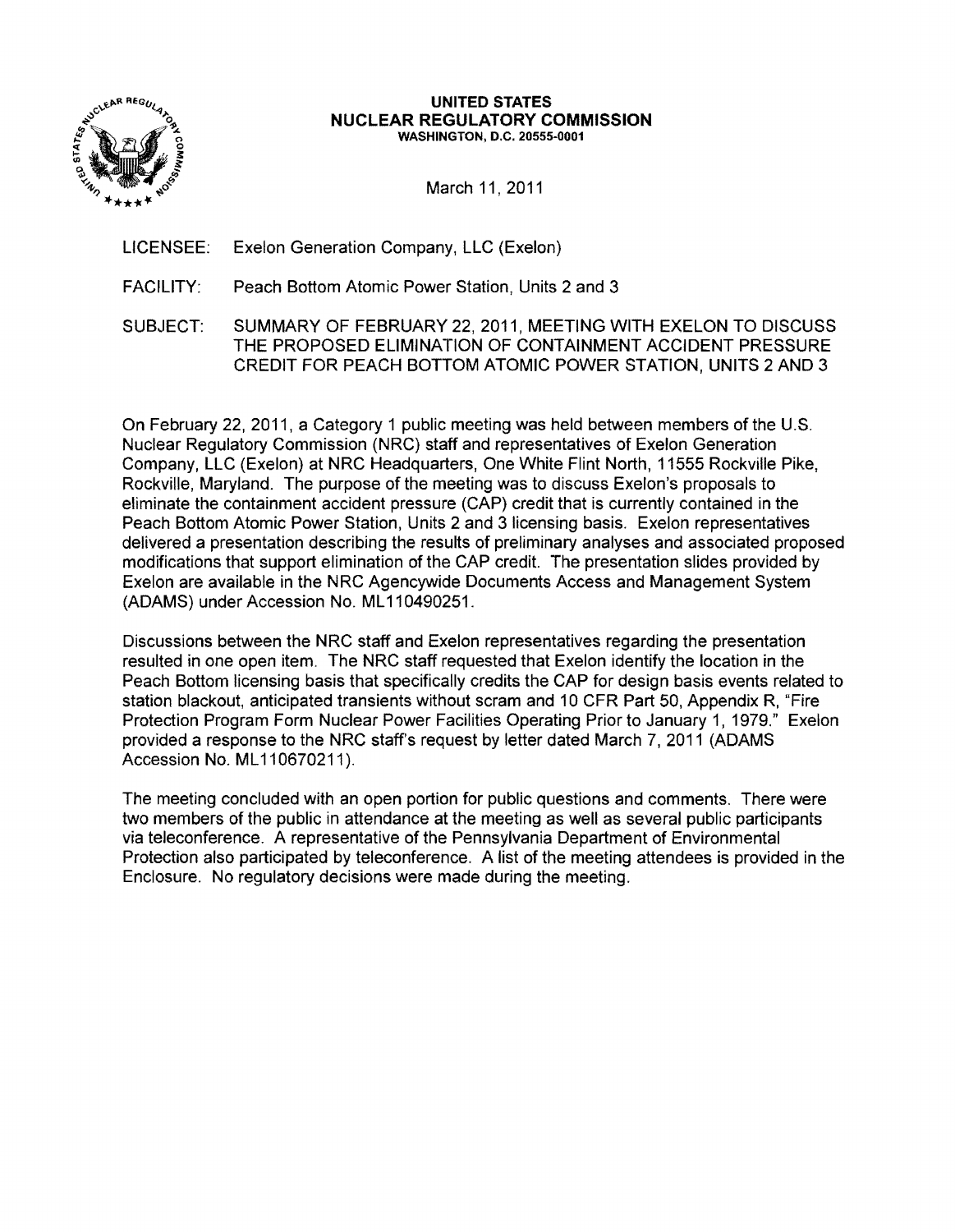$-2-$ 

Please direct any inquiries to me at 301-415-3204 or John.Hughey@nrc.gov. / ,I <sup>I</sup> John D. Hoghey<br>John D. Hughey, Project Manager

 $\mathcal{A}^{\mathcal{A}}$ 

Plant Licensing Branch 1-2 Division of Operating Reactor Licensing Office of Nuclear Reactor Regulation

Docket Nos. 50-277 and 50-278

Enclosure: List of Attendees

 $\sim 100$ 

cc w/encl: Distribution via Listserv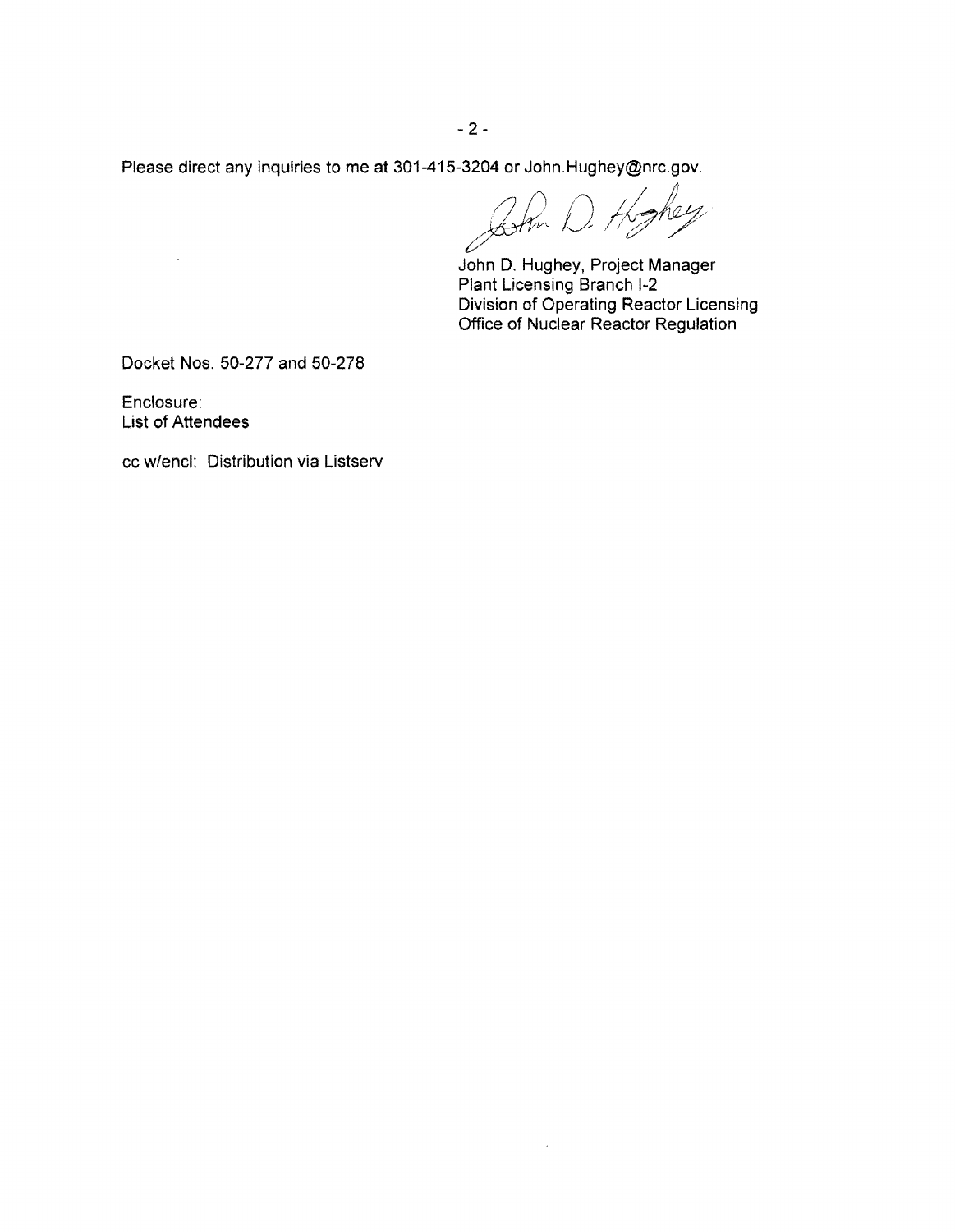# LIST OF ATTENDEES

### FEBRUARY 22, 2011, MEETING WITH EXELON GENERATION

### COMPANY, LLC, TO DISCUSS THE PROPOSED ELIMINATION OF

### CONTAINMENT ACCIDENT PRESSURE CREDIT FOR

#### PEACH BOTTOM ATOMIC POWER STATION, UNITS 2 AND 3

#### EXELON

Craig Lambert (via teleconference) David Melear Thomas Stoddard Jenna Lichtenwalner Michael Jesse John Rommel Stephen Minnick Mike Weidman Jim Armstrong Kevin Borton Michael Dick - General Electric -Hitachi Stephen Mcintosh - General Electric -Hitachi

#### NRC

Harold Chernoff Peter Bamford John Hughey Jeff Whited Ahsan Sallman Eric Miller Nageswara Karipineri Benjamin Parks Travis Tate Fred Bower (via teleconference)

#### PA Department of Environmental Protection Brad Fuller (via teleconference)

#### Members of the Public

Alan Polonsky - Morgan Lewis & Bockius LLP William Bentley - Tennessee Valley Authority John Fields - Monticello Station (via teleconference) George Stramback - ABWR Licensing, Westinghouse (via teleconference) Nissia Sabri - AREVA (via teleconference) Peter Gillard - Tennessee Valley Authority